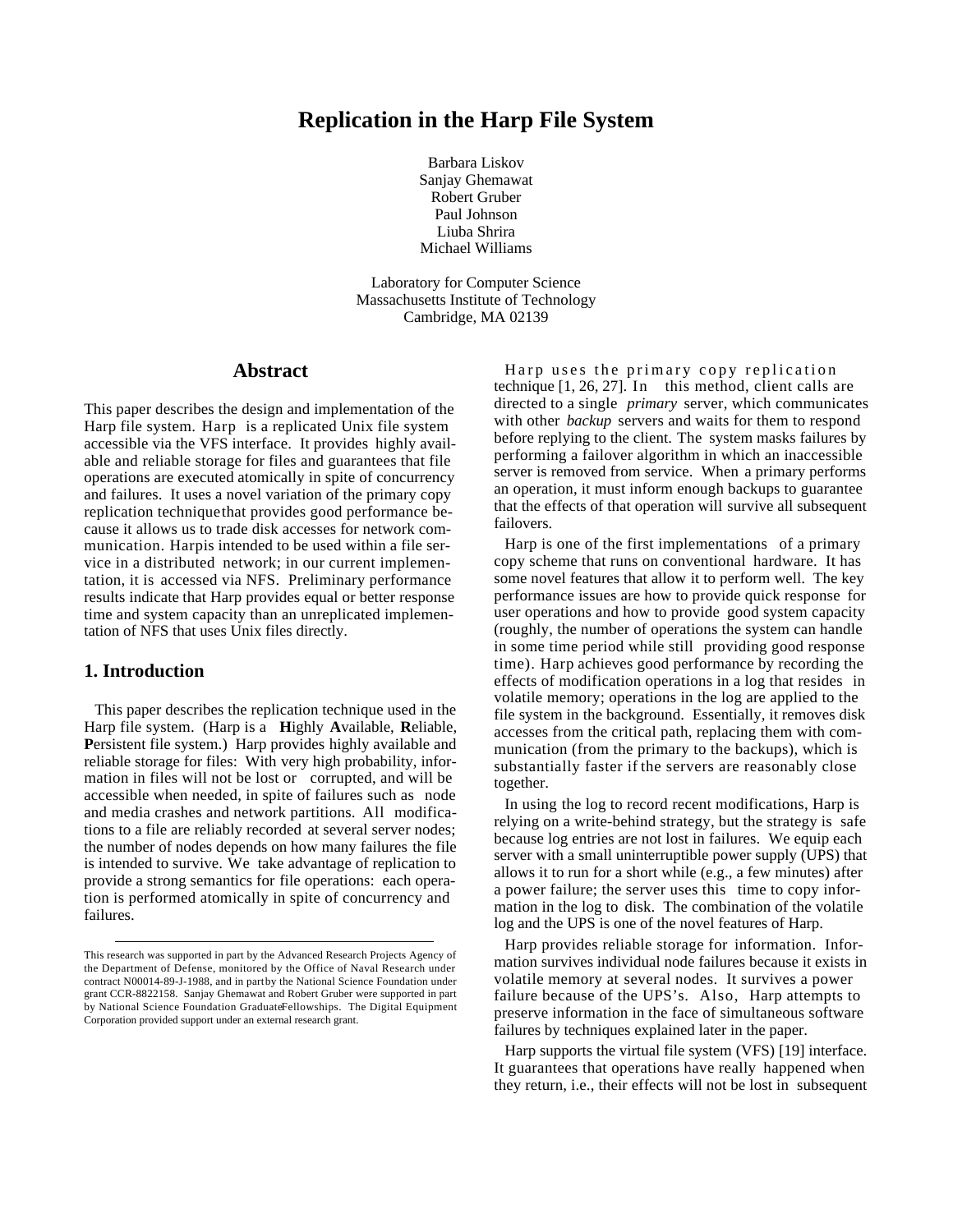failovers. In fact, all operations in Harp are implemented assumptions about the environment. Section 4 describes no effect, in spite of concurrency and failures. the normal case and in the presence of failures. Section 5

distributed network, such as NFS [31, 35] or AFS [17]. performance measurements for various benchmarks, and <br>The idea is that users continue to use the file service just as compares the performance of Harp with the standar The idea is that users continue to use the file service just as compares the performance of Harp with the standard im-<br>they always did. However, the server code of the file ser-<br>plementation of NFS in our environment. We c they always did. However, the server code of the file ser-<br>vice calls Harp (via the VES interface) and achieves higher with a discussion of what we have accomplished. vice calls Harp (via the VFS interface) and achieves higher reliability and availability as a result. Harp makes calls to low-level Unix file system operations. Thus, the Harp code **2. Related Work** is just a small layer in the overall system, as illustrated in Figure 1-1.



In the current implementation, users use Harp via NFS.<br>We guarantee that the combination of the NFS code and<br>Harp appears to the user to behave like an unreplicated<br>NFS system; as discussed in Section 4.5, this requires a NFS system; as discussed in Section 4.5, this requires a<br>little more work than just implementing the VFS calls cor-<br>For the purposes of comparison what is interesting about these systems is their replication techniques. The Echo rectly. Harp can be used with any VFS-based NFS server these systems is their replication techniques. The Echo implementation and should be portable to most Unix syst implementation, and should be portable to most Unix systems. We believe it can also be used by other network file systems that use VFS, or similar systems, such as the directly to disk Echo can be configured to have a primary<br>III TRIX generic file system [29] but we have not yet in-<br>and backups with separate disks, but it allows other ULTRIX generic file system  $[29]$ , but we have not yet in-

This paper describes how replication works in Harp and<br>rovides some preliminary information on system perfor-<br>Coda and Locus use replication to improve both provides some preliminary information on system perfor-<br>mance. The portion of Harp that handles processing of user availability and response time. Files have many replicas; mance. The portion of Harp that handles processing of user availability and response time. Files have many replicas; operations has been implemented; we are working now on clients can send requests to any replica, and oper operations has been implemented; we are working now on clients can send requests to any replica, and operations are<br>the failover code. The performance data indicate that Harp performed without synchronization. The lack of the failover code. The performance data indicate that Harp performed without synchronization. The lack of the factor well: in the experiments. Harp performs as synchronization means that file system state may become will perform well: in the experiments, Harp performs as synchronization means that file system state may become well or better than an unreplicated implementation of NFS inconsistent if there are concurrent modifications o well or better than an unreplicated implementation of NFS inconsistent if there are concurrent modifications on the that uses I hive files directly both in terms of response time same file. The systems use a multipart time that uses Unix files directly both in terms of response time<br>to users and in overall system capacity. The results show to detect consistency problems, which must then be to users and in overall system capacity. The results show resolved by users. (Coda also allows "disconnected")<br>of performance by using a small amount of additional operations", in which a client node can make changes to a of performance by using a small amount of additional operations", in which a client node can make changes to a<br>hardware (extra disks to hold the extra file copies and file while it is disconnected from the network; again i hardware (extra disks to hold the extra file copies, and

The remainder of the paper is organized as follows. We begin by discussing related work, and then describe our and reliability and it ensures consistency of the file system

atomically: an operation either completes entirely, or has the replication technique — how the system works in both Harp is intended to be used within a file service in a describes the current status of the implementation, gives intended network such as NES [31.35] or AES [17] performance measurements for various benchmarks, and

techniques [4], especially the primary copy technique [1, 11, 26, 27], view change algorithms [10, 9, 13], and schemes that use witnesses [21, 28]. One of the first implementations of primary copy replication appears in Tandem's NonStop System [2, 3]. The NonStop System significantly differs from Harp in its use of special-purpose hardware (e.g., dual interprocessor bus, dual port disk controllers, and mirrored disks). The idea of using a UPS to avoid the delay of writing the log to disk appears in [7], where it is used in conjunction with a voting algorithm [12].

The related file system work can be divided into three categories: projects that provide a new file system, projects that support NFS or VFS, and projects that use logs but not replication.

File systems like Locus [37], Coda [32], and Echo [16] differ from our work because they are complete network file systems with their own (non-Unix) semantics. These **Figure 1-1:** Harp System Structure systems involve both client and server code, and use client

primary-copy scheme with a write-ahead log that is written directly to disk Echo can be configured to have a primary Figurations (e.g., just a primary, or a primary and backup vestigated such a use.<br>
This age a discussed beyone principle is that share a disk).

UPS's).<br>The numerical particle are access to the second to fall the second the ULSE of the contrast. Harp uses replication only to provide availability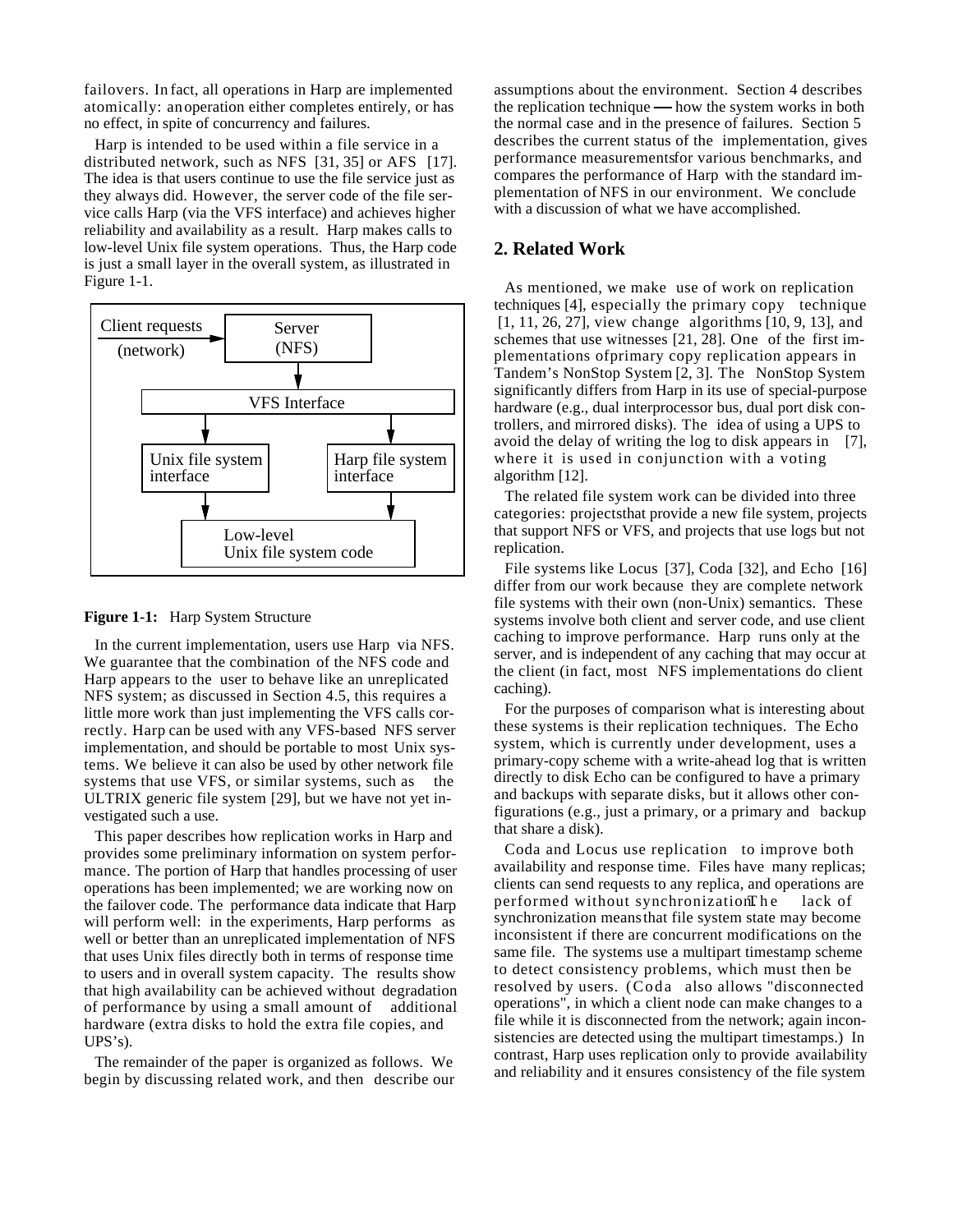state. It provides performance by spreading the load so that accept such messages, carry out the request, and if needed

directly to disk (or disks), which are shared by the primary response to clients. Also, and backup, and the system as a whole does not handle they do not run user code. and backup, and the system as a whole does not handle partitions (it runs on a local area network). Since the log is Each server node is equipped with a UPS, which allows it worse than unreplicated NFS (since the modifications are will be worse than Harp's. In addition, HA-NFS's reliance failure. We chose to use UPS's because they are cheap, availability within NFS but uses a different replication which are quite common in our experience. method, namely ISIS [6]; we expect to achieve better performance. (For example, Deceit has higher overhead than **4. Replication Method** HA-NFS [5].) The Ficus system [14] supports high availability for VFS. It uses the same replication scheme as

availability for VFS. It uses the same replication scheme as<br>
Locus, and therefore inconsistencies in file system state are<br>
in Harp and the most important and interesting implemen-<br>
finally, some file systems [15, 18, 30] can be lost when there is a crash. We avoid this loss by the **4.1. Overview** combination of replication (for single failures) and the UPS's and other techniques (for simultaneous failures). We use a primary copy method [1, 11, 26, 27] as our

Harp is intended to run in an environment consisting of a<br>distributed collection of *nodes* that communicate by means<br>of a *network*. The network might be a local area net or a<br>geographically distributed net such as the In In any replication method, any particular file is manage<br>failures software errors or bardware failures. The network by a *group* of servers that store copies of the file and failures, software errors, or hardware failures. The network may lose or duplicate messages, or deliver them late or out respond to user requests. In a primary copy method, one of these servers acts as the *primary*, and client requests are of order; in addition it may partition so that some nodes are sent just to it. The primary decides what to do and com-<br>temporarily unable to send messages to some other nodes.<br>As is usual in distributed systems we assume the nodes are<br> $\frac{1}{2}$  municates with the other servers in the As is usual in distributed systems, we assume the nodes are fail-stop processors [33] and the network delivers only uncorrupted messages. We assume that nodes have clocks Modification operations require a two-phase protocol. In that are loosely synchronized with some skew  $\varepsilon$ , the primary informs the backups about the opera-Synchronized clocks are maintained by a clock tion. When the backups acknowledge receipt of this inforsynchronization protocol [23] that provides a skew of less mation, the operation can commit. At this point the than a hundred milliseconds. primary returns any results; the second phase, in which the

send messages to servers to request some service; servers

different servers act as primaries for different file systems. return a response in a message to the client. Harp runs at There are several projects that provide high availability server nodes. Ideally the servers would run only the file<br>or NES or VES The HA-NES system [5] uses a variant of system (including perhaps some additional processes for NFS or VFS. The HA-NFS system [5] uses a variant of system (including perhaps some additional processes that for negative about the primary convisement with a write-ahead log to provide monitor system behavior). The re the primary copy scheme with a write-ahead log to provide monitor system behavior). The restriction is not required<br>high-availability and atomicity but the log is written by our algorithm but would allow us to provide bett high-availability and atomicity, but the log is written by our algorithm but would allow us to provide better is directly to disk (or disks) which are shared by the primary response to clients. Also, the servers will be mo

written to disk, the performance of HA-NFS for writes is to continue to run for a brief period after a power failure.<br>worse than unreplicated NFS (since the modifications are An alternative is to use a battery backed-up me also written to the file copies on disk later) and we expect it node stops running but the memory contents survive the on hardware to determine which node is the primary makes available, processor independent, and provide some protecit less flexible (e.g., in providing differing numbers of tion against power surges. In addition, UPS's allow us to backups). The Deceit system [22] also provides high provide uninterrupted service across short power failures,

replication technique. This technique was developed for use in general transaction systems. We have adapted it to **3. Environment** match the needs of this application. We take advantage of

these other servers are the *backups*.

Some nodes are *servers* and others are *clients*. Clients backups are informed about the commit, happens in the servers to request some service: servers background. Intraditional primary copy schemes, opera-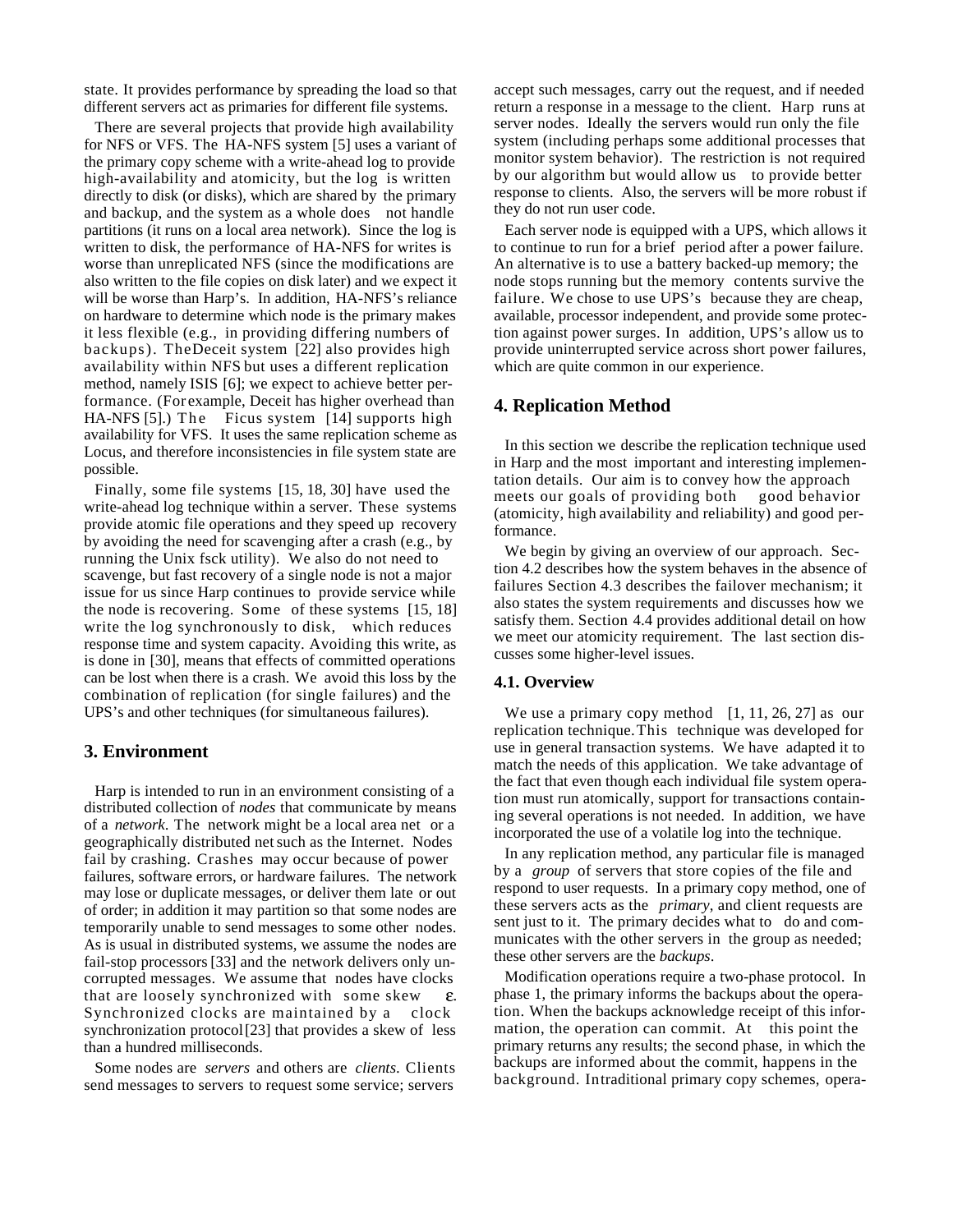tions that do not involve modifications to the file system **4.2. Normal Case Processing** also require communication with the backups, but we use a novel technique (described in Section 4.2) that allows these The primary maintains a *log* in volatile memory in which

When a failure or a recovery from a failure occurs, the describes an operation, and records at higher indices<br>group runs a failover protocol called a *view* describe more recent operations. Some records are for change [9, 10, 13]. The result of a view change is a reor-<br>contaction within the group in which a following pode is operations in phase 1, while others are for operations that ganization within the group, in which a failed node is  $h$  have committed. The primary distinguishes between these removed from service, or a recovered node is put back into  $h$  have committed. The primary distinguishes between these removed from service, or  $h$  and  $h$  and service. The result of such a reorganization is called a by maintaining a *commit point*, or CP; this is the index of service. The result of such a reorganization is called a the latest committed operation. Operations comm view; one of the nodes in a view is the primary of that view the latest committed operation.<br>
order of their records in the log. and the others are backups. The primary of the new view<br>may be a different node than the primary of the old view. To carry out a modification operation, the primary creates may be a different node than the primary of the old view. When the primary changes, client requests need to be an event record that describes the modification, appends it directed to the new primary. We discuss how this happens to the log, and sends the logged information to the directed to the new primary. We discuss how this happens in Section 4.5. The backup also maintains a log. As new log entries arrive

partitions, we require  $2n + 1$  servers in order to continue to primary. A backup only accepts the records in log order, so provide service to clients in the presence of n server<br>primary. A backup only accepts the records in log order, so provide service of n server that an ack for ent failures [4]. For example, to continue to provide access to that all ack for entry n indicates that files in the case of any single failure there must be three including entry n have been received. files in the case of any single failure, there must be three the including entry in have been received.<br>
Servers. Traditional replication methods keep file copies at When the acknowledgment arrives from the backup, the servers. Traditional replication methods keep file copies at all  $2n + 1$  servers. However, we store only  $n + 1$  copies, primary commits the operation by advancing its CP, and since this is enough to allow information to survive n returns any results. The primary sends its CP in eac since this is enough to allow information to survive n failures. The other n servers need to participate in view sage to the backup. The backup also maintains a CP in changes concerning that file to ensure that only one new which it stores the largest CP it has received in messages view is selected, even when there is a network partition, but from the primary. view is selected, even when there is a network partition, but they do not store copies of the file. We call these ad-<br>ditional servers *witnesses* following the terminology file systems managed by the group on disk. However, the ditional servers *witnesses* following the terminology file systems managed by the group on disk. However, the in [28], where the idea was first proposed.

more Unix file systems, i.e., for a particular file system, all mit, i.e., until their entry number is less than or equal to the files will have copies at the same group. One of the servers CP, and therefore we are using a files will have copies at the same group. One of the servers is the *designated primary* (this means it will act as the Event records for committed operations are applied to the primary whenever it can). Another n servers are file system in the background. This work is carried out by *designated backups*. The remaining n servers are the a separate *apply process*.<sup>1</sup> The apply process performs the *designated witnesses*. Only the designated primary and file system reads and writes needed to carry out t *designated witnesses*. Only the designated primary and file system reads and writes needed to carry out the event's hackups store copies (on disk) of the files in the file system operation by using asynchronous Unix file backups store copies (on disk) of the files in the file sys-

A good way to organize the system is to arrange the <sup>tains a</sup> counter called records in the system of **a** groups so that each node acts as the designated primary of<br>one group, the designated backup of another, and the desig-<br>The apply process does not wait for the writes associated balanced, the system can be reconfigured, e.g., to move a

dices less than or equal to the LB<br>hard hackup and one designated witness and in any view recorded in the file system on disk. nated backup, and one designated witness, and in any view<br>there will be a primary and a single backup. Harp must<br>Records are removed from the log when they have been there will be a primary and a single backup. Harp must<br>have at least three servers, but there can be more, e.g., four<br>recorded on the disk copies of the file system at both the have at least three servers, but there can be more, e.g., four<br>servers supporting four different three-server groups. Al-<br>primary and backup. Primaries and backups send their servers supporting four different three-server groups. Alto simplify the discussion we consider only three-member groups in the rest of this paper.

operations to be done entirely at the primary. it records information about modification operations. The<br>When a failure or a recovery from a failure occurs the log contains a sequence of *event records*; each record

As with any replication scheme that tolerates network in messages from the primary, the backup appends them to  $\frac{1}{2}$  and to  $\frac{1}{2}$  and sends an acknowledgment message to the

modifications described in an event record are not applied. In Harp, each replica group manages the files of one or<br>
or to the primary or backup's file system until after they com-<br>
interesting the primary or backup's file system until after they com-<br>
interesting the primary numbe a separate *apply process*.<sup>1</sup> The apply process performs the tems managed by that group.<br>A good way to granize, the system is to granize the tains a counter called the *application point*, or AP, that

one group, the designated backup of another, and the desig-<br>
The apply process does not wait for the writes associated<br>
nated witness of a third. In this way the workload can be<br>
with one event record to happen before movi nated witness of a third. In this way the workload can be with one event record to happen before moving on to the distributed among the servers: if the load becomes un-<br>next. Instead the actual writing to disk is carried o distributed among the servers; if the load becomes un-<br>halanced, the system can be reconfigured, e.g., to move a Unix file system in the background. Another Harp process file system from one group to another. keeps tracks of which writes have completed. It maintains In the current implementation, groups have three mem-<br>a *lower bound* pointer called the LB have had their effects<br>are Such a group has a designated primary, one designation dices less than or equal to the LB have had thei

though our algorithms will work for groups of other sizes, LB's in messages to one another. Each maintains a *global* to simplify the discussion we consider only three-member LB, or GLB, which is the lower bound on what it

<sup>&</sup>lt;sup>1</sup>The Harp implementation runs at kernel level and consists of several processes.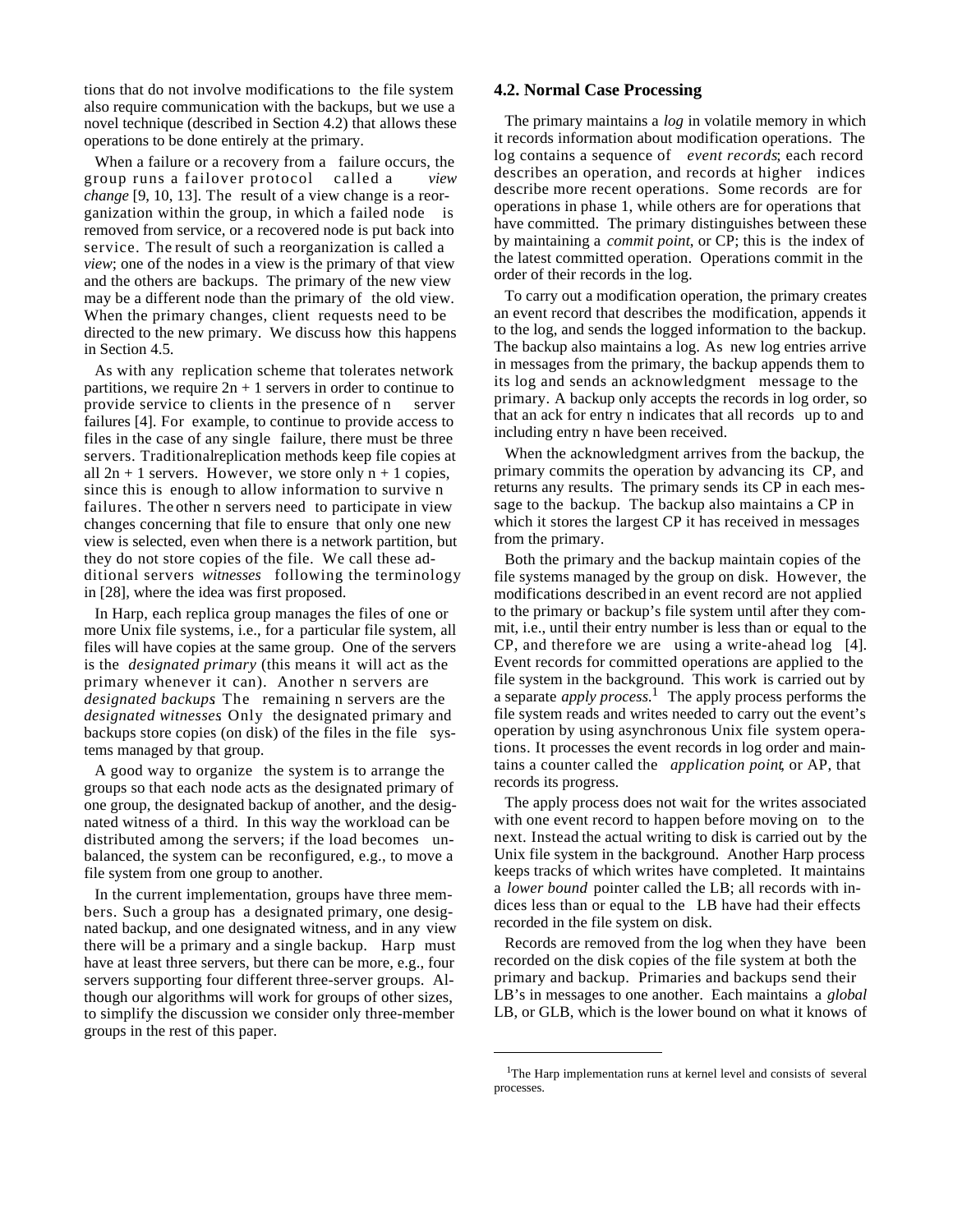entries with indices less than or equal to its GLB. The not agree with the order a user expects. It requires comvolatile state at the servers is summarized in Figure 4-1. munication outside of the file system, e.g., one user telling

Harp runs with a bound on the size of the log. When the another about a change in a file.)<br>
Due make a violation of external consistency unlikely by<br>
We make a violation of external consistency unlikely by log gets close to full, Harp forces the completion of writes the log can be discarded. We delay forcing since this backup's clock's time +  $\delta$ ; here  $\delta$  is a few hundred milmakes it more likely that new operations can be performed liseconds. This time represents a promise by the backup using information in primary memory. Therefore, we ex-<br>not to start a new view until that time has passed; w using information in primary memory. Therefore, we ex-<br>pect the number of event records in the log to be large.<br>pect that starting a new view will not be delayed, however,

Log holds the event records.

- $CP$ most recently committed event record index.
- AP most recently applied event record index.
- $LB$ largest index such that events with indices  $\leq$  the LB are on local disk.
- **GLB** largest index such that events with indices  $\leq$  the GLB are known to be on disk at both the primary and the backup.
	- Invariant: GLB  $\leq$  LB  $\leq$  AP  $\leq$  CP  $\leq$  top of log

used to bring it up to date. Since only committed opera- returning the results. tions are applied to the file system (at the primary and the Unix applications rarely make use of the "time last<br>backup), the log is a *redo* log [4]: the records contain only accessed" field. Therefore, we allow Harp to b sufficient information to redo the operation after a failure. in two different ways. File reads can be treated as<br>Using a redo strategy simplifies the implementation since modification operations if desired Alternatively Using a redo strategy simplifies the implementation since modification operations if desired. Alternatively, we we avoid logging the additional information that would be  $\frac{1}{2}$  provide a weaker implementation in which a

file attributes) could be handled similarly to modification accessed" in such a record is chosen to be greater than that operations by making entries in the log and waiting for the of any committed conflicting write, but e operations by making entries in the log and waiting for the of any committed conflicting write, but earlier than that of acknowledgment from the backup, but this seems unneces-<br>any uncommitted conflicting write. Since the acknowledgment from the backup, but this seems unnecessary because such operations do not change anything. In- before its event record is sent to the backup, there is a small stead, Harp performs non-modification operations entirely chance that the event record will be lost if there is a failure, at the primary. Such operations are performed as soon as causing the "time last accessed" for the f at the primary. Such operations are performed as soon as they arrive; their results reflect all committed writes and no inconsistent across a view change. uncommitted writes. (I.e., they are serialized at the CP.) **4.3. View Changes**

Doing non-modification operations just at the primary<br>can lead to a problem if the network partitions. For excan lead to a problem if the network partitions. For ex-<br>ample, suppose a network partition separates the primary<br>both normal case processing and view changes are the folfrom the backup, and the backup forms a new view with lowing: the witness. If the old primary processes a non-• *Correctness*. Operations must appear to be ex-<br>modification operation at this point, the result returned may<br>not reflect a write operation that has already committed in the new view. Such a situation does not compromise the state of the file system, but it can lead to a loss of external <sup>2</sup>Actually, the primary needs to account for the clock skew also. It consistency  $[1, 2]$  (A violation of external consistency oc needs to communicate with

the current LB's for itself and its partner, and discards log curs when the ordering of operations inside a system does

for some portion of the records beyond the current LB. using loosely synchronized clocks [23]. Each message This allows the GLB to advance so that earlier portions of from the backup to the primary contains a time equal to the pect that starting a new view will not be delayed, however, because  $\delta$  seconds will have elapsed by the time the new view is ready to run. The primary needs to communicate with the backup about a read operation only if the time of its local clock is greater than the promised time.  $2$  When a new view starts, its new primary cannot process any modification operations until the time of its clock is greater than the promised time of the backup in the previous view. In this way we guarantee that writes in the new view happen after all reads in older views unless clocks get out of synch, which is highly unlikely.

Almost all Unix file system operations modify the file system state. In particular, file reads are modification operations because they update the file's "time last accessed" field. By treating a file read as a modifier, we can ensure that this time is always consistent with what users expect, but at a high cost: we must communicate with the backup as well as read the file. The communication time can be masked if the information to be read is not **Figure 4-1:** Volatile State at a Server in primary memory, but otherwise reads will be slower than in an unreplicated system, since the primary will need to When a server recovers from a failure, the log will be wait for the acknowledgment from the backup before

accessed" field. Therefore, we allow Harp to be configured we avoid logging the additional information that would be provide a weaker implementation in which an event record<br>is added to the log for the file read but the result is is added to the log for the file read, but the result is Operations that do not modify file system state (e.g., get returned before the event record commits. The "time last

both normal case processing and view changes, are the fol-

consistency [13]. (A violation of external consistency oc-<br>equal to the promised time -  $\varepsilon$ , where  $\varepsilon$  is the clock skew.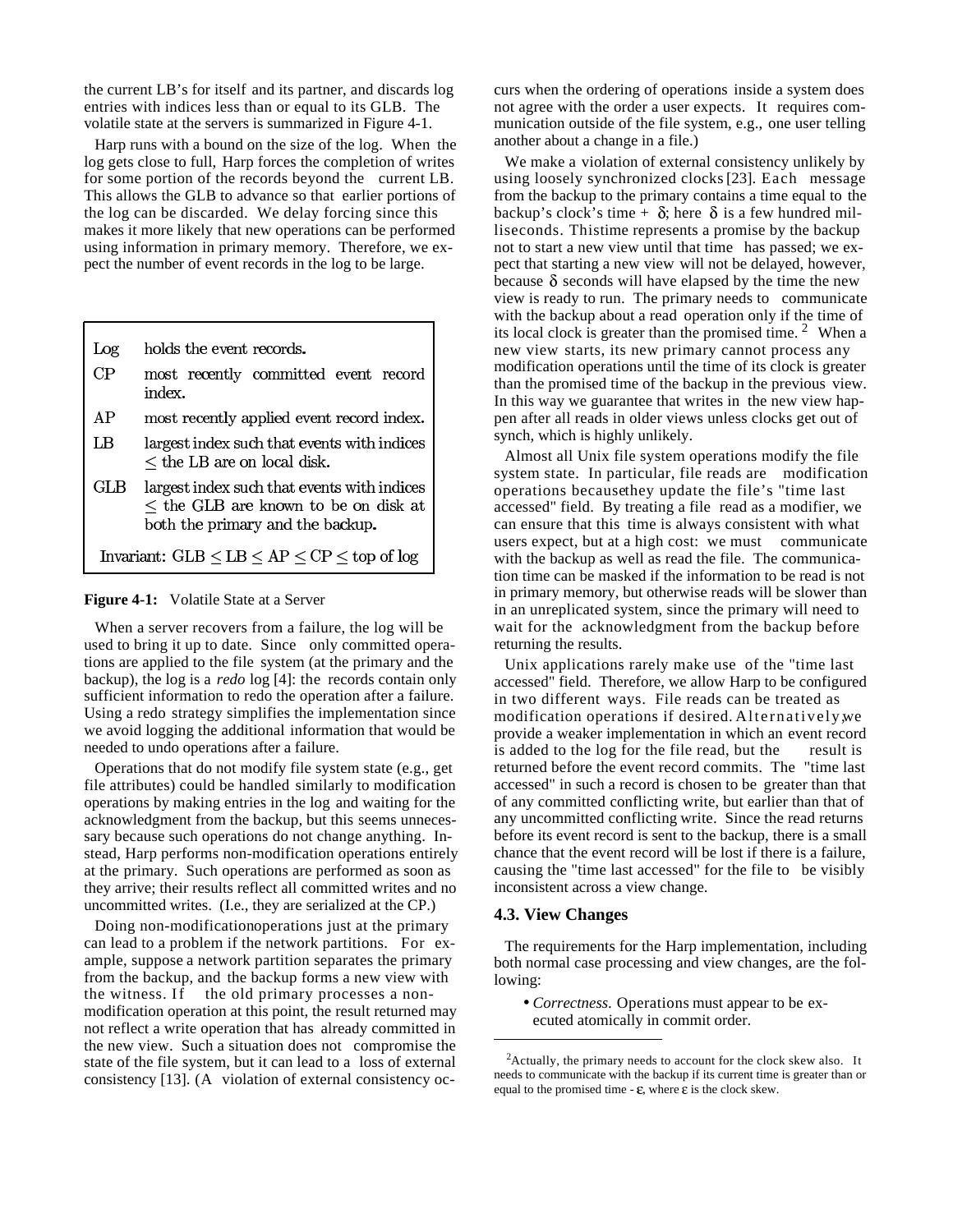- simultaneous failures.  $\overline{\phantom{a}}$  card log entries below the GLB.
- 
- 

This section describes our view change algorithm and<br>how Harp satisfies the preceding requirements. We assume time, the log may become so large that keeping information how Harp satisfies the preceding requirements. We assume time, the log may become so large that keeping information<br>the reader is familiar with view change in this form is no longer practical. A log can be processed the reader is familiar with view change in this form is no longer practical. A log can be processed algorithms [9, 10, 13] and focus on what is original in our to remove unneeded entries, e.g., if a file is deleted, we can algorithms [9, 10, 13] and focus on what is original in our to remove unneeded entries, e.g., if a file is deleted, we can<br>approach. We note that view change algorithms are robust remove all entries concerning that file (e approach. We note that view change algorithms are robust remove all entries concerning that file (except the deletion) in the face of problems such as failures in the middle of a from the log, but even such processing may in the face of problems such as failures in the middle of a from the log, but even such processing may not be suf-<br>view change, or several nodes trying to cause a view ficient to keep the log size practical. In such a case view change, or several nodes trying to cause a view ficient to keep the log size practical. In such a case, the change simultaneously. Since the implementation of the best solution may be to reconfigure the system, changi change simultaneously. Since the implementation of the best solution may be to reconfigure the system, changing<br>view change algorithm is not complete, the discussion is the group membership and bringing a different node in view change algorithm is not complete, the discussion is the group membership, and bringing a different node into<br>the group to take over the role of the missing member

*ticular view.* A view has a unique *view number*, and later views have larger numbers. Each group member keeps its views have larger numbers. Each group member keeps its Now we briefly discuss view changes. A view change current view number on disk. When a view is formed (as selects the members of the new view and makes sure that current view number on disk. When a view is formed (as selects the members of the new view and makes sure that discussed below), it contains at least two group members, the state of the new view reflects all committed oper discussed below), it contains at least two group members, the state of the new view reflects all committed operations one of which acts as primary and the other as backup. If from previous views. Although the situation lea the designated primary is a member of the view, it will act view change may cause a view change in more than one as primary in that view; otherwise the designated backup group (e.g., the one where the failed node is the designated will be the primary. The designated witness will act as the grimary and the one where it is the designat backup in any view that is missing one of the two others; in each group does a view change separately.<br>this case, we say the witness has been *promoted*. A The designated primary and backup more

tions while it is promoted. A promoted witness appears that it can communicate after not being able to. The wit-<br>just like a backup as far as the primary of its view can tell, ness does not monitor the other group members, just like a backup as far as the primary of its view can tell, ness does not monitor the other group members, and it<br>but it differs from a backup in two important ways:<br>never starts view changes. To avoid the case of simul

- 
- 

When a witness is promoted it receives all log records that failover.)<br>are not guaranteed to have reached the disks at both the designated primary and backup. It appends new entries to we want view changes to be fast. A view change will be this log as the view progresses, retaining the entire log until this log as the view progresses, retaining the entire log until slow if some group member needs to receive lots of infor-<br>it is demoted. Older parts of its log are stored on a non-<br>mation in order to get up to date. To avo It is demoted. Older parts of its log are stored on a non-<br>volatile device; we are planning to use tape drives for wit-<br>delay nodes try to get up to date before a view change. volatile device; we are planning to use tape drives for wit-<br>ness log storage in our initial system. The witness' LB is<br>designated primary or backup that has just recovered from ness log storage in our initial system. The witness' LB is designated primary or backup that has just recovered from<br>the index of the highest log record that it has written to a great or has just noticed that it is, able t the index of the highest log record that it has written to a crash, or has just noticed that it is able to communicate tape; only log entries above the LB are kept in volatile with other group members ofter not being able

• *Reliability*. The effects of committed opera- memory. The witness sends its LB to the primary and tions must survive all single failures and likely advances its GLB in the usual manner, but it does not dis-

There are several points to notice about this approach. • Availability. We must continue to provide service when any two group members are up and<br>
vice when any two group members are up and<br>
can communicate, provided we can do so<br>
while preserving the file system state correctl

• *Timeliness*. Failovers must be done in a timely Second, every committed operation is recorded at two manner, and furthermore, failovers in common servers even in a view with a promoted witness. Thus we manner, and furthermore, failovers in common servers even in a view with a promoted witness. Thus we cases (a single failure or recovery from a servers even in a view with a promoted witness. Thus we cases (a single failur cases (a single failure or recovery from a are providing stable storage [20] for committed operations.<br>single failure) must be fast, in the sense that (We differ from Echo 1161 here: Echo provides stable single failure) must be fast, in the sense that (We differ from Echo [16] here; Echo provides stable<br>the time during which users cannot use the sys-<br>storage only in views that do not include a promoted the time during which users cannot use the sys-<br>tem is very short. Ideally, the failover should<br>witness.) Stablestorage is most important in a view the tem is very short. Ideally, the failover should<br>be invisible, so that the user does not notice<br>lasts a long time, since the probability of a second failure be invisible, so that the user does not notice lasts a long time, since the probability of a second failure any loss of service. increases with time.

the group to take over the role of the missing member. As mentioned, group members always run within a par-<br>cular view. A view has a unique view number, and later ized by the view change algorithm.

> from previous views. Although the situation leading to a primary and the one where it is the designated backup),

this case, we say the witness has been *promoted*. A<br>promoted witness will be *demoted* in a later view change<br>leading to a view that contains the designated primary and<br>backup.<br>backup.<br>a change indicates that a view chang A witness takes part in normal processing of file opera- cannot communicate with its partner in the current view or never starts view changes. To avoid the case of simul-1. Since it has no copy of the file system, it taneous view changes (e.g., after recovery from a power cannot apply its committed operations to the failure), we delay the designated backup so that the desigfile system. The nated primary will be highly likely to accomplish the view change before the backup can interfere. (It's desirable to 2. It never discards entries from its log.<br>avoid simultaneous view changes since they slow down the

are not guaranteed to have reached the disks at both the User operations are not serviced during a view change, so<br>designated primary and backup. It appends new entries to use went view abanges to be feet. A view abange wi with other group members after not being able to, brings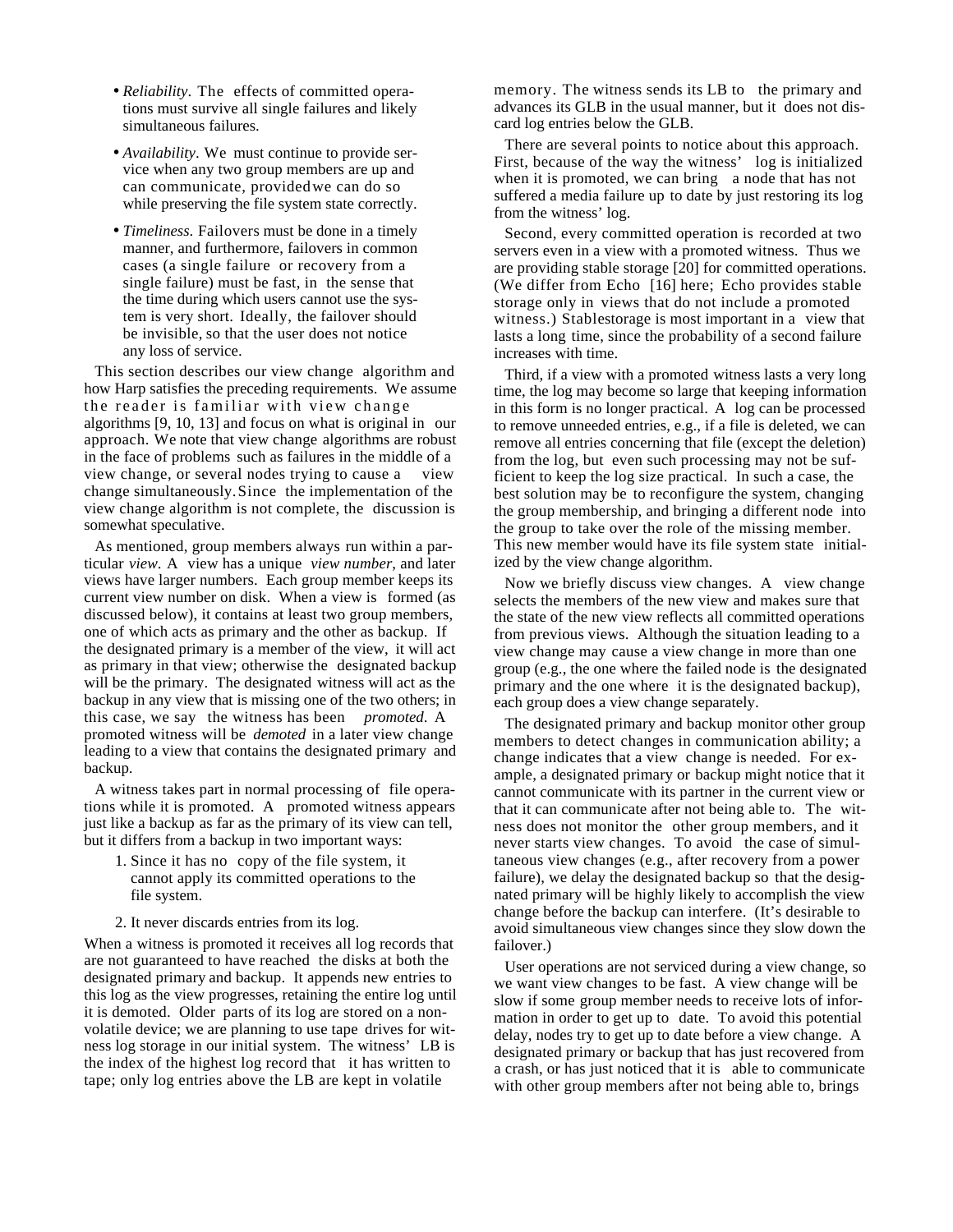it initiates a view change; it is only at this point that both the primary and the backup to crash. We guard

it acts as the *coordinator*. In phase one the coordinator of volatile memory survives a soft crash. We keep our communicates with the other group members. If a member system state in this part of volatile memory, and use communicates with the other group members. If a member system state in this part of volatile memory, and use it to<br>agrees to form the new view (it will always agree unless restart without loss of information after such a c agrees to form the new view (it will always agree unless restart without loss of information after such a crash. We another view change is in progress) it stops processing also use the following "conservative" approach to another view change is in progress), it stops processing also use the following "conservative" approach to make<br>operations and sends the coordinator whatever state the other simultaneoussoftware errors unlikely. A backup operations and sends the coordinator whatever state the other simultaneous software errors unlikely. A backup<br>coordinator does not already have Haually just a few only applies an event record after it has already been apcoordinator does not already have. Usually, just a few only applies an event record after it has already been ap-<br>records from the top of the log will be sent (because the piled successfully at the primary. To accomplish t records from the top of the log will be sent (because the

The coordinator waits for messages from other group members indicating that they agree to form the new view.<br>
and then attempts to form the initial state for the new view.<br>
This attempt will succeed provided the state at the end of<br>
the previous view is intact; the initial

complete the correctness argument, we must show that  $\overline{A}$  "standby" witness does not write anything to tape.

itself up to date by communicating with another group failure, nor when there is a power failure (because of the member. It communicates with the witness if its disk infor-<br>UPS's). Harp also survives some simultaneous double mation is intact. Otherwise it communicates with the failures. For example, both the designated primary and designated primary or backup, which responds by sending backup can lose their volatile memory provided the witness its file system state, and then gets (a portion of) the log is promoted and its state is intact. Simultaneous failures from the witness. Once such a group member is up to date, are unlikely, except possibly for a software bug that causes processing in the current view is halted. against the effects of a "killer packet" that causes all nodes A view change is a two-phase process; the node that starts that receive it to crash by modifying Unix so that a portion acts as the *coordinator* In phase one the coordinator of volatile memory survives a soft crash. We ke coordinator is already up to date).<br>
The secondinator is already up to date). The secondinator is already up to date).

If the coordinator succeeds in forming the new state, it<br>
enters phase 2 of the view change protocol. It writes the<br>
new view number to disk and informs the nodes that<br>
responded in phase 1 about any parts of the initial s Now let's look at how Harp satisfies its requirements.<br>
We large. We can avoid sending a big log to the witness in<br>
Within a single view, correctness is guaranteed because<br>
phase 2 by keeping the witness as a "warm" standb operations are applied in commit order. As we have al-<br>
the backup, but the witness would not acknowledgment<br>
these massages and would simply discard records from the ready shown, a new view is formed only if its state will these messages and would simply discard records from the reflect all committed operations from previous views. To better of its log when its log axeoded the maximum bottom of its log when its log exceeded the maximum size.

Harp preserves correctness in the following two cases.<br>
First, application of an event record must have the same<br>
effect at both the primary and the backup (since the backup coovers<br>
may become the primary and the backup ( we satisfy the availability requirement because Harp will<br>form a new view whenever it is legal to do so. We satisfy<br>the reliability requirement because Harp will not lose the<br>file system state. Thus users continue to recei file system state. Thus users continue to receive service, effects of committed operations in the face of any single but probably with a somewhat degraded response time.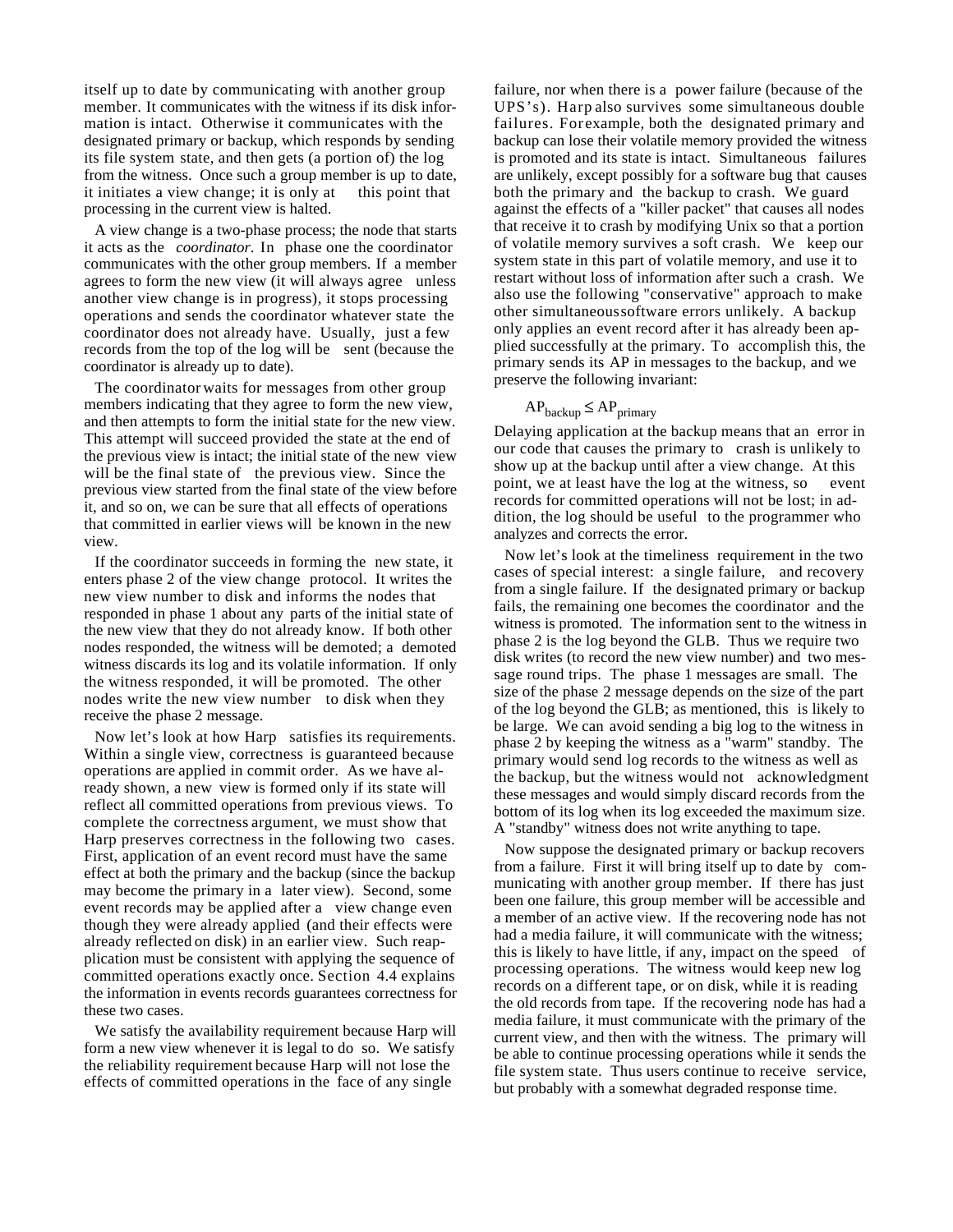After the recovering node is up to date, it does the view **4.4. Event Records** change, but the view change should be short, since we have small messages. The protocol requires two round trips if The apply process uses the information in an event record the coordinator is the designated primary, and otherwise it to perform the described operation. Events are the coordinator is the designated primary, and otherwise it

because there is little work to be done during the view failover time also includes the time needed for a node to<br>notice that it has lost contact with its partner. This time can As an example of the kind of problem that arises, conthe need for the view change will be the dominant factor in A write access to the file. If we log an event record for the determining the speed of the failover in this case. Whether write and a later one for the grant, the determining the speed of the failover in this case. Whether how quickly the client code times out a call; a failover must occur within this interval or it will be visible to the user. properly. The problem is that the grant event may have<br>Thus we can see that our timeout interval is related to that been applied and its effects recorded on dis of a higher layer of the system. NFS allows its users to control this higher-level timeout; our plan is to set it to through a view change), the write event may still be in the mask failovers, provided we can get them to be reasonably  $log$ . Therefore, when the log is applied afte mask failovers, provided we can get them to be reasonably

There are a number of (unlikely) failure situations that mitted.<br>In lead to loss of information (e.g., media failures at both We use a simple strategy to avoid situations like this: we can lead to loss of information (e.g., media failures at both We use a simple strategy to avoid situations like this: we the designated primary and backup). In this case the view add an event to the log only when we know change protocol will fail and human intervention will be state of whichever of the designated primary or backup was formed. (If the operation cannot b active most recently, the most recent file system dump, or, need to add any record to the log.) active most recently, the most recent file system dump, or, if the entire log is kept on tape, it could be replayed. These A second example concerns directory operations. Supchoices all have their problems: at the very least, effects of pose we start with an empty directory D and perform the recently committed operations will be lost. If recovery is following operations:<br>done from the disk state of a designated primary or backup done from the disk state of a designated primary or backup<br>and that node had crashed, its disk must be scavenged, and<br>the result may be missing the effects of some committed<br>operations even though it includes effects of op not normally scavenge the disk after a crash but instead This sequence will leave the directory entry for A in the replay the log to restore the disk to a consistent state, as is second directory "slot." In Unix, the locat

members. The system could be configured to allow such a not be updated) although the information read in this way pre-computed property in the outcome before writing the event record in the event record in the event record in the event record in the event record in the log. might not reflect the effects of recent modifications. The disconnected server should not carry out modification The pre-computation of an operation's outcome requires state to diverge.  $\blacksquare$  operation concerns a part of the system that has not been

requires only one and one half round trips.<br>
Thus we argue that there is feat follows in these cases failures, events can be applied more than once. Neverthe-Thus we argue that there is fast failover in these cases all the Tailures, events can be applied more than once. Neverthe-<br>research than is little work to be done during the view less, it must not be possible to detect mul of event records when the file system state is accessed via<br>change. In the case of a view change to mask a failure,<br>failower time also includes the time needed for a note to calls to Harp.

notice that it has lost contact with its partner. This time can As an example of the kind of problem that arises, con-<br>be decreased by more frequent monitoring of communica-<br>sider the following. Suppose user A attempts to be decreased by more frequent monitoring of communica-<br>
tion ability: we conjecture that the time required to notice to which he or she has no write access. Later, user B grants tion ability; we conjecture that the time required to notice to which he or she has no write access. Later, user B grants the need for the view change will be the dominant factor in A write access to the file. If we log an the failover can be done before the user notices depends on there is no crash: when the write event is applied, it will how quickly the client code times out a call: a failover must fail. However, if there is a crash thing Thus we can see that our timeout interval is related to that been applied and its effects recorded on disk before the of a higher layer of the system. NFS allows its users to crash. However, when the crashed node recovers fast (a few seconds). change, the write would happen since it appears to be per-

the designated primary and backup). In this case the view add an event to the log only when we know the "outcome", change protocol will fail and human intervention will be and the entry in the log completely describes this required. The system administrator will need to determine For example, we do not add an entry for a write operation how to set the system state. Possible choices are: the disk to the log until we know that the operation can be per-<br>state of whichever of the designated primary or backup was formed. (If the operation cannot be performed,

second directory "slot." In Unix, the location of directory done in log-based file systems [15, 18, 30].) entries is visible to users, since directory pages can be read. If there has been a partition, some users may be unable to Now suppose all five operations were applied to the file<br>ccess their files even though they can access the desig-<br>system and their effects reached disk before a cr access their files even though they can access the desig-<br>nated primary or backup; the server cannot respond to thermore assume that after the crashed member recovers, nated primary or backup; the server cannot respond to thermore assume that after the crashed member recovers, <br>operations because it cannot communicate with other group the resulting restored log has just the last three ev operations because it cannot communicate with other group the resulting restored log has just the last three event<br>members. The system could be configured to allow such a records. If we treat event records naively, we migh disconnected server to carry out non-modification opera-<br>tions (including file reads -- the "time last accessed" would which would be incorrect. Again we avoid the problem by tions (including file reads -- the "time last accessed" would which would be incorrect. Again we avoid the problem by<br>not be undated) although the information read in this way pre-computing the outcome before writing the e

operations, however, since this may cause the file system access to the system state that affects that operation. If the modified recently, we can obtain the needed information by making calls on the Unix file system; otherwise we need to consult the log. Any entry with index higher than the AP is a "recent" entry (since its effects are not yet reflected in the Unix file system).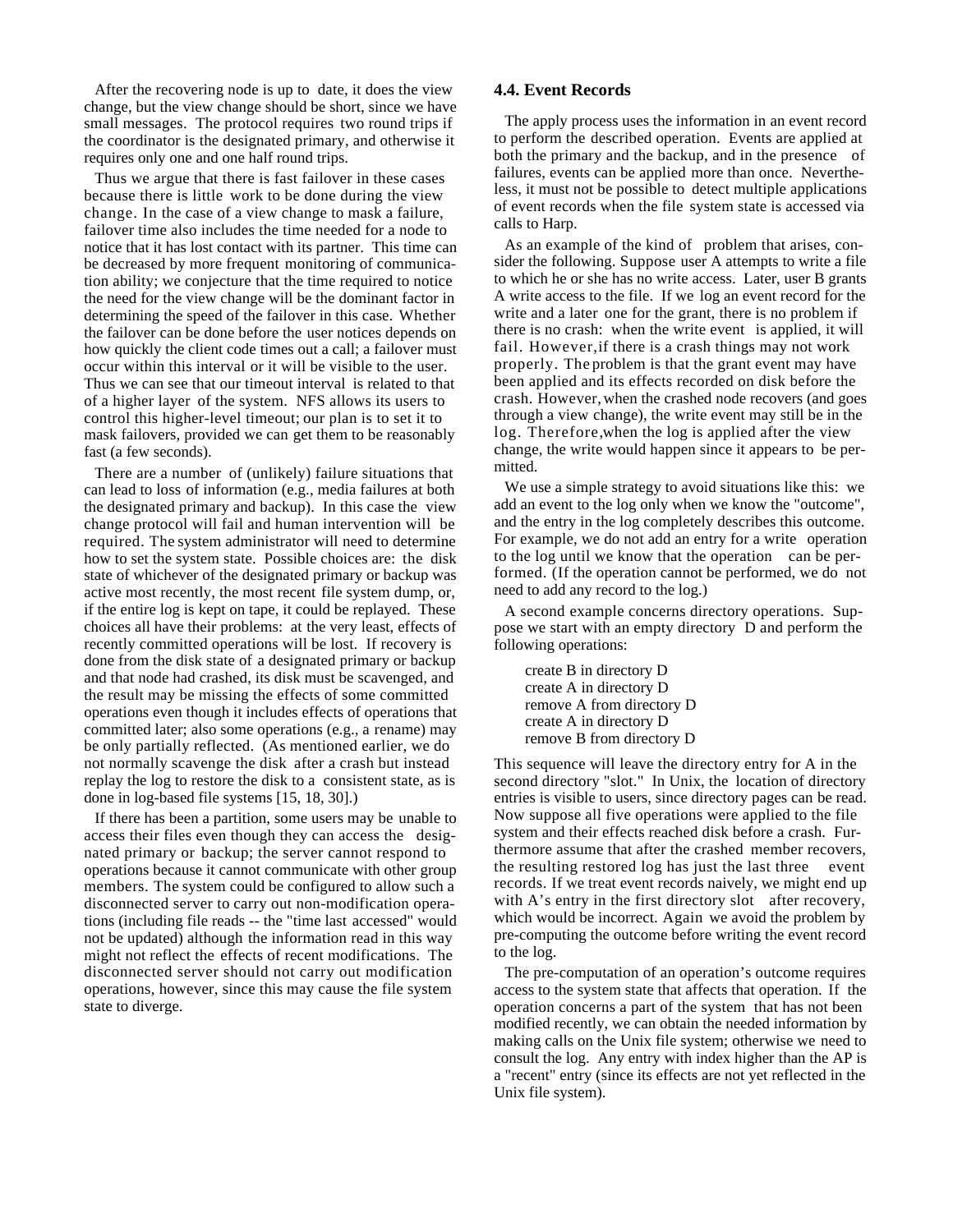file operation and the inode and directory pages for a direc- view change. This approach has the problem that each tory operation. Our approach is to maintain "shadow implementation of the NFS client code would have to be copies" of this information. The shadows are stored in changed. event records; a particular event record stores the shadows When a view change happens invisibly, we need to enfor the inodes and directory pages that will be modified by sure that redirected operations are executed properly. A the record's operation and we have an efficient mechanism reproblem arises when execution of the operatio the record's operation and we have an efficient mechanism problem arises when execution of the operation depends on for finding the most recent shadow for an inode or a direction of the since such state must then survive t for finding the most recent shadow for an inode or a direc-<br>tory page. An inode shadow contains information such as change. To solve this problem, we need to access server tory page. An inode shadow contains information such as change. To solve this problem, we need to access server<br>"time last modified", "time last accessed", and protection state. Then we can replicate this state (by includi "time last modified", "time last accessed", and protection state. Then we can replicate this state (by including more shadow in the event record will contain the "time last modified" for the write. A directory page shadow is simply modified" for the write. A directory page shadow is simply<br>a copy of that directory page as it will appear after execut-<br>ing the operation. Since some operations affect several<br>different shadowed objects (e.g., directory o

Unix file system operations, some were needed to support the stored response. We need to read any new information pre-computing of outcomes. For example, we need the in this table for each VFS operation call and store it i ability to choose the "time last modified" for a file write event record for the operation. At the beginning of a new rather than having Unix choose it for us.

sider some additional issues. A system implemented using in this case the user may retry the call, and it will have a Harp must appear to users to be identical to a non- different unique id. Having such duplicates does not comreplicated system except that failures are much less fre- promise the correctness of the system, since in this case the quent. To accomplish this goal, most view changes should user knows the system has failed and recovered, and duplibe completely invisible to users. Making view changes cates across recovery from a failure are possible in an uninvisible requires fast automatic switching of a client to replicated system. However, we do not want to increase send calls to a new primary after a view change. In ad-<br>the duplicate problem by having failovers be too slow. dition, when calls are redirected invisibly, we need to ensure that they have exactly the same effect as they would in **5. Status and Performance** a single server system when the server doesn't crash.

One possible mechanism for switching to a new primary<br>
it is section describes the current state of the implemen-<br>
it is section of Harp and gives some initial performance data. It<br>
ticast mechanism [8], which allows a mes change, the new primary arranges to start receiving mes-<br>sages on that address. This mechanism does not require normal case code has been implemented so far; we are sages on that address. This mechanism does not require normal case code has been implemented so far; we are any changes to client code. It works well in our environ-<br>working on view changes now. The implementation runs any changes to client code. It works well in our environ-<br>ment, but it has three problems: it may not scale (there at kernel level and makes use of several processes. At ment, but it has three problems: it may not scale (there at kernel level and makes use of several processes. At may not be enough multicast addresses available for use by present we are using four processes within a primar may not be enough multicast addresses available for use by present we are using four processes within a primary or our system), it is not supported in some environments, and backup. One of these is the apply process; other our system), it is not supported in some environments, and backup. One of these is the apply process; other<br>it doesn't support reconfiguration very well (e.g., a recon-<br>communication and garbage collection of the log. it doesn't support reconfiguration very well (e.g., a reconfiguration in which a file system is moved from one replica To understand the performance of Harp in the absence of group to another).

An alternative mechanism that does not have these<br>problems is to insert some code inside the NFS client code.<br>This approach violates the abstraction barrier between our system and<br>the NFS server code. A cleaner approach, e

The system state that must be consulted is the inode for a group and switches to the new primary when there is a

information in event records) and use it after a view change to initialize the server.

Some event records contain several shadows.<br>Although we tried to make no changes to the low-level<br>Unix file system operations, some were needed to support<br>the stored response. We need to read any new information in this table for each VFS operation call and store it in the view, the primary uses the information to initialize the 3 server state to contain the proper table. **4.5. Higher Level Issues**

We will not be able to suppress duplicates if our failover To insert Harp seamlessly into a system, we need to con- takes longer than the timeout period used at the client, since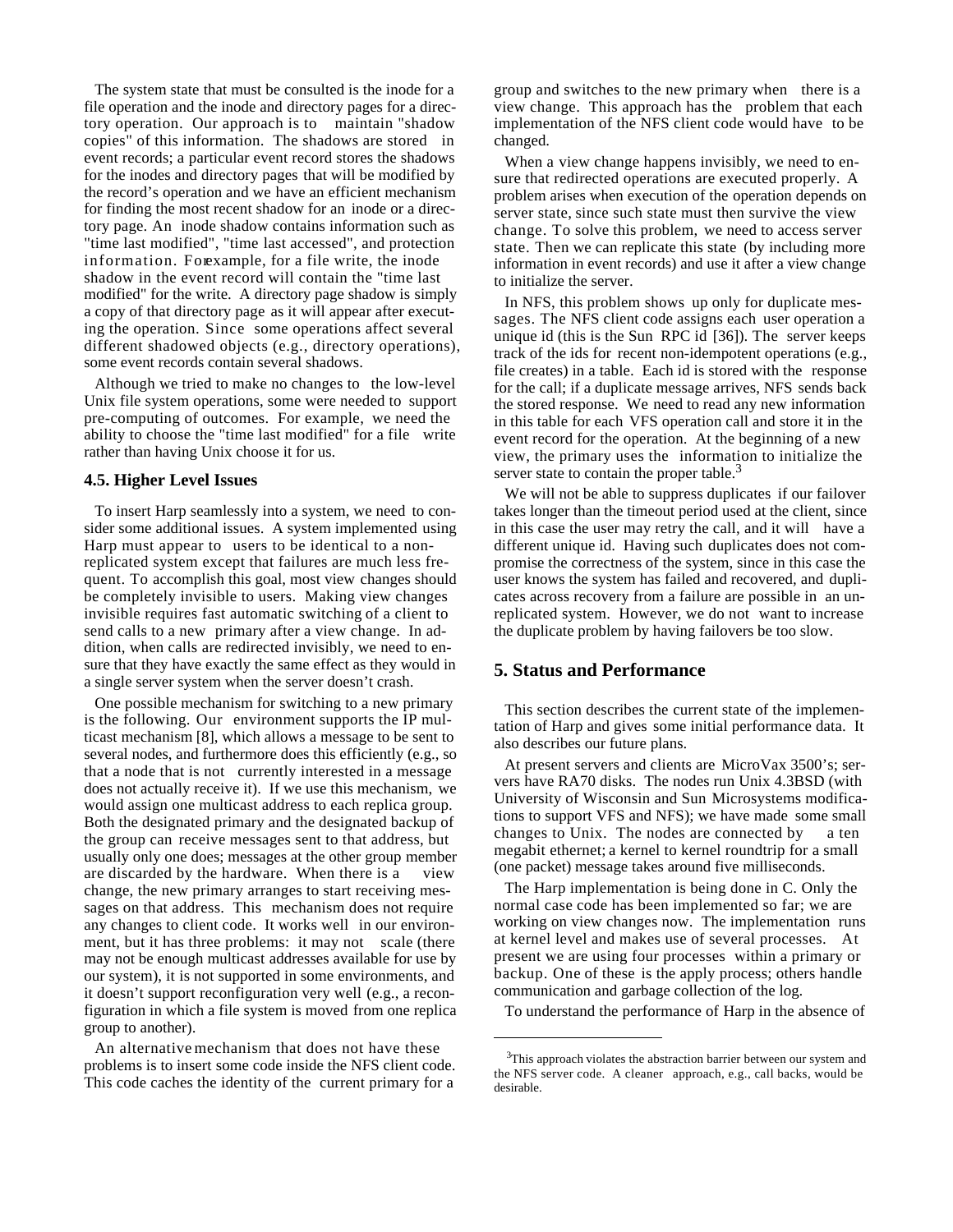performance of Harp with that of an unreplicated NFS serv- operation mix and then measures the average operation er that uses Unix files directly. The data from these experi- response time and the load experienced by the server. We system containing two servers. The unreplicated NFS exusing the early reply option, i.e., read events are logged but are (also) modification operations since they modify the The bound on the log size was set at two megabytes; we operation processing rate until the server saturated, i.e., its forced Unix to write its buffers when the log was 65% full, time to respond to operations got dramatically worse. This and stopped forcing when the log was 55% full. The max- gives us an indication of the operation processing capacity around one and a half megabytes. users the system can support.

Figure 5-1 shows the results of running the Andrew Figure 5-2 show results obtained by running Nhfsstone; tions an average user of the Andrew file system might per- vertical axis shows the average response time for operaform, and measures the total elapsed time, which gives an tions at that processing rate and operation mix. It is clear indication of the file system response time. The figure from the figure that the performance of the two indication of the file system response time. The figure on this benchmark with the performance of Harp. Two unreplicated NFS on the software development mix be-<br>figures are given for Harp, one for the case where there is cause of the large number of writes in that mix. Harp's just one replica group, and the second for the case where response time is lower and, in addition, it saturates at a acted as the primary for one group and the backup for the other; a second client was also running the benchmark configured like this Harp requires considerably more

| Time (minutes: seconds) |      |
|-------------------------|------|
| Harp (one group)        | 6:29 |
| Harp (two groups)       | 6:49 |
| Unix (unreplicated)     | 6:54 |

**Figure 5-1:** The Andrew Benchmark

As can be seen, Harp runs a little more slowly in the two-group case than in the one-group case because of interference at a server between the primary from one group and the backup from the other. Harp performs slightly better than the unreplicated server; this is because we replace a disk write with a message roundtrip, which is faster in our environment. It is interesting to note that even though caching at the NFS client largely masks the actual server response time in this experiment, we are still able to improve upon the unreplicated system results.<br>prove upon the unreplicated system results.

To get an indication of server performance independent of the effects of client caching, we ran the Nhfsstone **Figure 5-2:** Nhfsstone Benchmark with One Group. benchmark [25, 34]. Nhfsstone is a standard synthetic SDM is the Software Development Mix. benchmark designed to measure the performance of NFS file servers. It simulates a multi-client NFS file server However, we expect many users will want to get more rate at which the NFS clients make requests of the server.

failures, we ran a number of experiments that compare the The benchmark generates the specified operation load and ments are given below. All Harp experiments were run in a looked at two mixes: a read-only mix, and the so-called system containing two servers. The unreplicated NFS ex-<br>software development mix [25]. These mixes represent periments were run on a single server identical to the one vironmental extremes, since the software development mix used in the Harp experiments. Experiments were run at a assumes 50% diskless workstations, and therefore contains time when network traffic was light. File reads were run a large fraction (15%) of writes. (In both mixes, file reads the result is returned before the event is sent to the backup. "time last accessed".) We gradually increased the server imum size of the log observed in our experiments was of the server which in turn is indicative of the number of

benchmark [17]. The Andrew benchmark is a widely used in this experiment Harp was running a single replica group. synthetic benchmark. It performs a fixed set of operations In the figure, the horizontal axis shows the average server intended to be a representative sample of the kind of ac- operation processing rate in operations per second and the compares the performance of an unreplicated NFS server comparable on the read-only mix, but Harp outperforms the on this benchmark with the performance of Harp. Two unreplicated NFS on the software development mix because of the large number of writes in that mix. Harp's there are two groups. In the two-group case, each server higher load and therefore has a larger operation processing acted as the primary for one group and the backup for the capacity than the unreplicated system. Of cours hardware than the unreplicated system. Such a system might nevertheless be of interest because it provides high reliability and availability at moderate cost. (The witness in such a system can be at a third node that is small and cheap.)



workload in terms of the mix of NFS operations and the processing out of the servers. Our final experiment ap-<br>rate at which the NFS clients make requests of the server. proximates this case. In this experiment we run two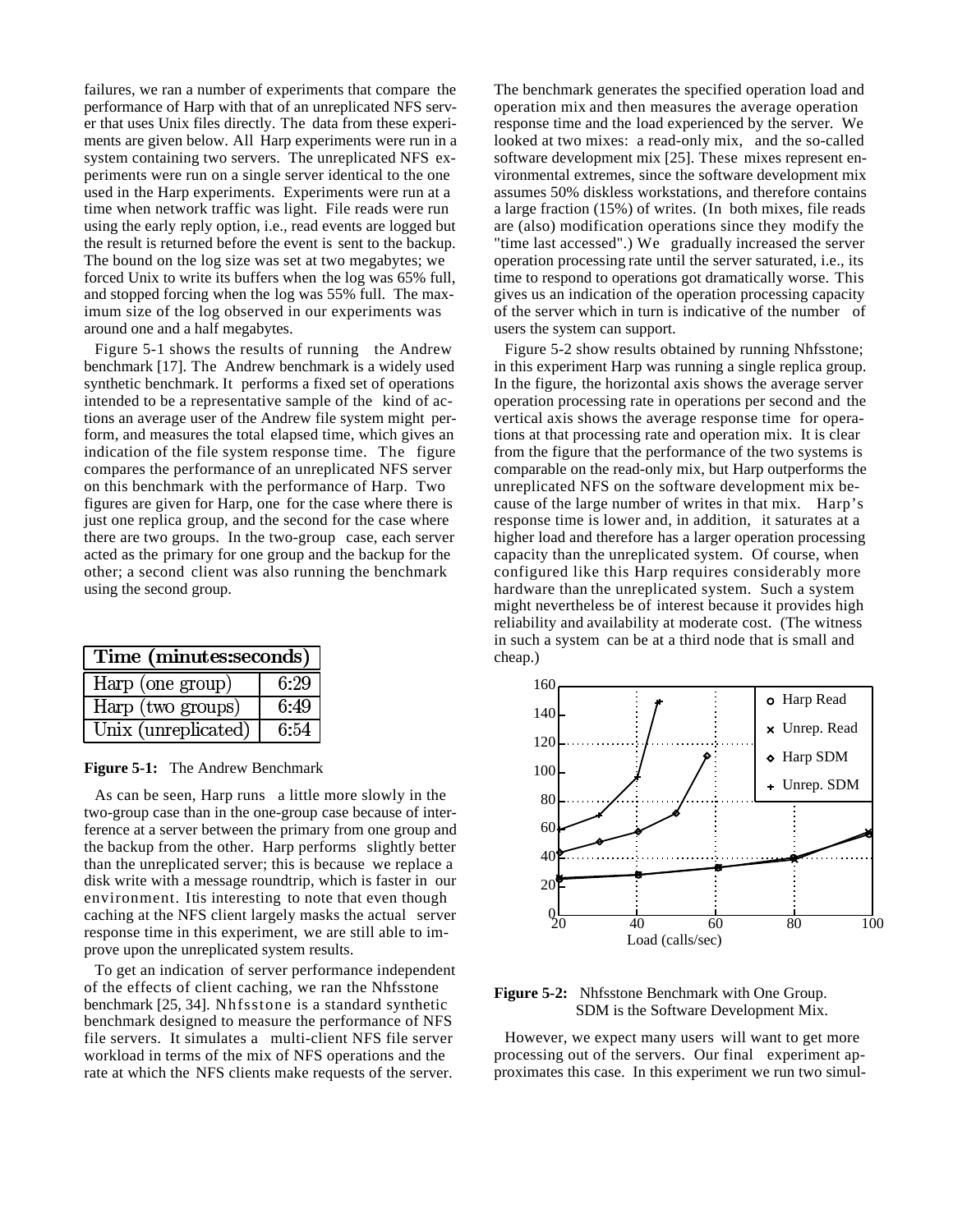taneous Nhfsstone benchmarks. For Harp, each benchmark **6. Conclusion** used a different group; again, each server acted as the primary for one group and the backup for the other group. This paper has described the design and implementation<br>For the unreplicated system, each benchmark used a dif-<br>of the Harp file system, a replicated Unix file syste periments are shown in Figure 5-3. The two systems are<br>one of the first implementations of the primary copy<br>again comparable on the read-only mix. On the software again comparable on the read-only mix. On the software replication technique that runs on conventional hardware.<br>development mix, Harp still outperforms the unreplicated The current implementation guarantees that all compl other one had the same results); since there are two<br>benchmarks running, the two-group system is actually han-

acts as an asynchronous buffer between the client and the and processors are getting faster more rapidly than disks.<br>Server, will smooth out the bursts in the actual client load,



take a careful study of its performance, which depends on a complex interaction of a number of parameters (e.g., disk **7. Acknowledgments** speed, number of disks, message speed, log size). Ultimately, we plan to move Harp onto DECstation 5000's connected by a 100 megabit FDDI network and put it into The authors gratefully acknowledge the helpful comactive service. ments of Dorothy Curtis, David Gifford, John Guttag,

For the unreplicated system, each benchmark used a dif-<br>ferent server. The results of running these Nhfsstone ex-<br>intended to be used within a network file service. Harp is intended to be used within a network file service. Harp is development mix, Harp still outperforms the unreplicated The current implementation guarantees that all completed NFS, although it does not perform as well as it did in the user operations are performed atomically and surv NFS, although it does not perform as well as it did in the user operations are performed atomically and survive single single single-group experiment. The figure shows the perfor-<br>Fully simultaneous failures. Furthermore, single-group experiment. The figure shows the perfor-<br>mance measured by one of the Nhfsstone benchmarks (the files continue to be accessible when a single node fails and files continue to be accessible when a single node fails, and

benchmarks running, the two-group system is actually han-<br>dling twice the number of operations shown.<br>The Nhfsstone benchmark generates a constant load and<br>noteble is its use of a velatile write shoed los besided up by The Nhfsstone benchmark generates a constant load and notable is its use of a volatile write-ahead log backed up by therefore does not model the bursty nature of the actual  $\frac{1}{1}$  IDS's which allows it to trade disk acc therefore does not model the bursty nature of the actual UPS's, which allows it to trade disk accesses for message load on a file service. We have not yet measured Harp assing. Note that we can expect our performance to im load on a file service. We have not yet measured Harp passing. Note that we can expect our performance to im-<br>under such a load, but we expect that Harp's log, which prove relative to an unraplicated system because network under such a load, but we expect that Harp's log, which prove relative to an unreplicated system because networks acts as an asynchronous buffer between the client and the and processors are eatting fester more repidly tha

as is the case in other systems [24]. This will give Harp a<br>further advantage over the unreplicated server.<br>tation, it is relatively independent of the particular file ser-<br>vice that uses it. It implements the VFS interfac network file service that uses this interface should be able to use Harp to provide better reliability and availability. However, Harp is not totally free of dependencies of the service that uses it. As mentioned in Section 4.5, Harp needs access to request ids so that it can ensure duplicate suppression across a failover that happens invisibly to system users. Also, the timeout used in Harp to detect the need for a view change is related to the timeout for client calls; our goal is to accomplish failovers within the client call timeout period (setting the client timeout appropriately).

As distributed systems become more and more prevalent, there is a growing dependence on file servers. However existing file servers are unsatisfactory because they fail too often. Harp corrects this problem. A file server can be Load (calls/sec) switched to use Harp without file system users noticing the difference, except in a positive way. Once Harp is in place, the file system will fail much less often than it did before, **Figure 5-3:** Nhfsstone Benchmark with Two Groups. and even when it fails, it will usually do so more gracefully SDM is the Software Development Mix. than an unreplicated system because operations are perthan an unreplicated system because operations are per-As we add the view change code to the system, it will be<br>interesting to see how fast we can do failovers, and what<br>effect, if any, the added code has on normal case perfor-<br>mance. Our performance results so far indicate th Once the implementation is complete, we plan to under-<br>Once the implementation is complete, we plan to under-<br>extra file copies).

Karen Sollins, John Wroclawski, and the referees.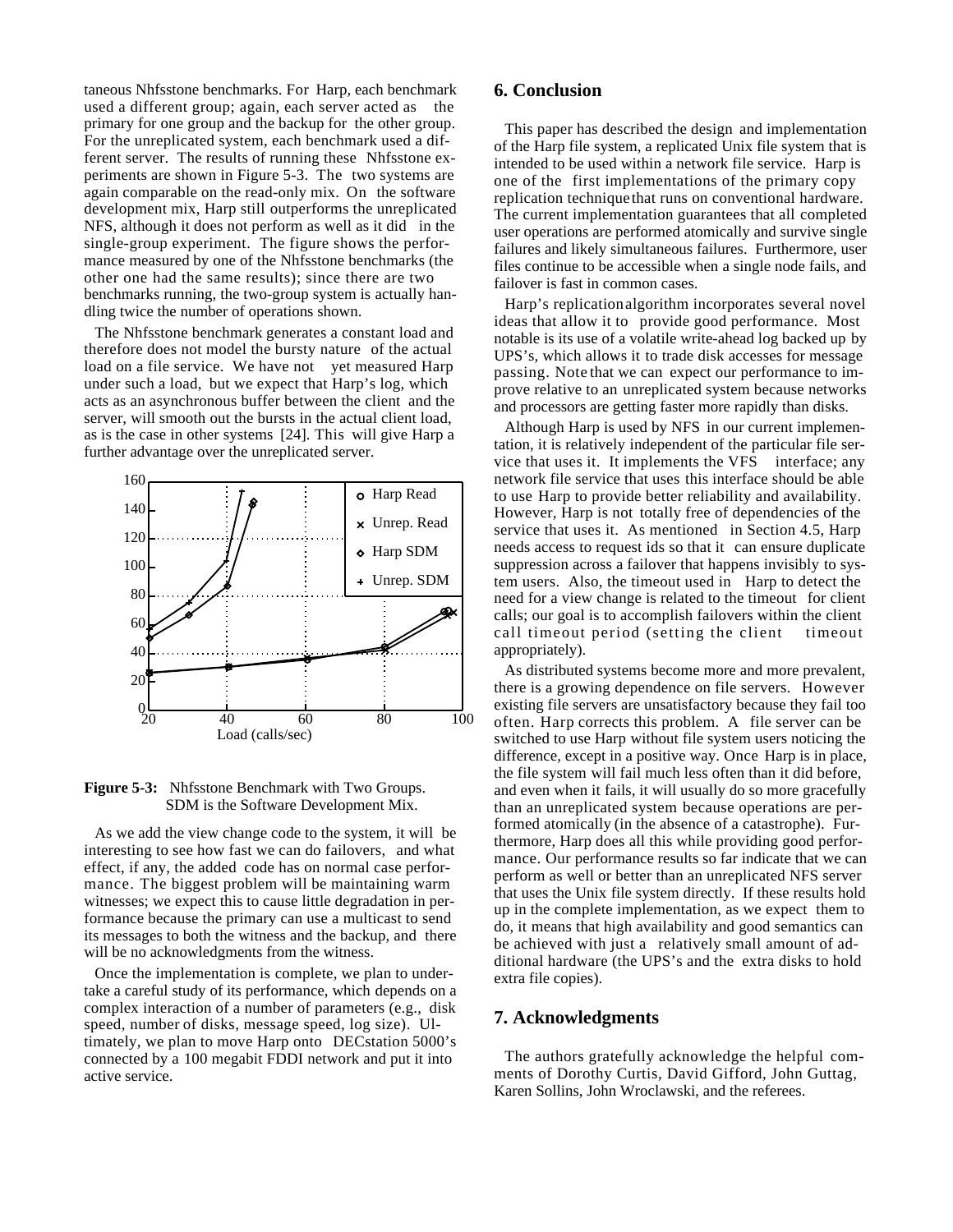1. Alsberg, P., and Day, J. A Principle for Resilient Shar- Corporation, March, 1983. ing of Distributed Resources. Proc. of the 2nd International Conference on Software Engineering, October, 1976, pp. **14.** Guy, R., Heidemann, J., Mak, W., Page, T., Jr., Popek, 627-644. Also available in unpublished form as CAC G., and Rothneier, D. Implementation of the Ficus Repli-<br>Document number 202 Center for Advanced Computation cated File System. USENIX Conference Proceedings, Document number 202 Center for Advanced Computation cated File System. US<br>
University of Illinois, Urbana-Champaign, Illinois 61801 June, 1990, pp. 63-71. University of Illinois, Urbana-Champaign, Illinois 61801.

**2.** Bartlett, J. A 'NonStop' Operating System. Proc. of the Eleventh Hawaii International Conference on System Symposium on Operating Systems Principles, November,<br>Sciences, January, 1978, pp. 103-117, 1987, pp. 155-162. Sciences, January, 1978, pp. 103-117.

Symposium on Operating System Principles, December,

**4.** Bernstein, P. A., Hadzilacos, V., and Goodman, N.. **Houston, TX, November**, 1990. *Concurrency Control and Recovery in Database Systems.*

Workshop on Management of Replicated Data, IEEE, Houston, TX, November, 1990. **18.** Kazar, M., Leverett, B., Anderson, O., Apostolides, V.,

ACM Symposium on Operating Systems Principles, 1990, pp. 151-163. November, 1987, pp. 123-138.

Distributed Logging for Transaction Processing. ACM ference Proceedings, 1986, pp. 238-247. Special Interest Group on Management of Data 1987 An-

**8.** Deering S. E., and Cheriton D. R. "Multicast Routing in Datagram Internetworks and Extended LANs". *ACM* 21. Mann, T., Hisgen, A., and Swart, G. An Algorithm for Trans. on Computer Systems 8, 2 (May 1990). Data Replication. Report 46, DEC Systems Research Cen-

**9.** El-Abbadi, A., and Toueg, S. Maintaining Availability in Partitioned Replicated Databases. Proc. of the Fifth **22.** Marzullo, K., and Schmuck, F. Supplying High

**10.** El-Abbadi, A., Skeen, D., and Cristian, F. An Efficient Fault-tolerant Protocol for Replicated Data Management. **23.** Mills, D.L. Network Time Protocol (Version 1)<br>Proc. of the Fourth Symposium on Principles of Database Specification and Implementation. DARPA-Internet Proc. of the Fourth Symposium on Principles of Database Specification and Implementation. ACM. 1985. pp. 215-229. Systems, ACM, 1985, pp. 215-229.

Available Services. Technical Report MIT/LCS/TR-473, the Sprite Network File System". *ACM Trans.* MIT Laboratory for Computer Science. Cambridge. MA. puter Systems 6, 1 (February 1988), 134-154. MIT Laboratory for Computer Science, Cambridge, MA, 1990.

**12.** Gifford, D. K. Weighted Voting for Replicated Data. Proc. of the Seventh Symposium on Operating Systems Principles, ACM SIGOPS, Pacific Grove, CA, December, 1979, pp. 150-162. **8. References**

> **13.** Gifford, D.K. Information Storage in a Decentralized Computer System. Technical Report CSL-81-8, Xerox

by Alsberg, Benford, Day, and Grapa.. **15.** Hagmann, R. Reimplementing the Cedar File System<br>2. Bartlett I. A 'NonSton' Operating System Proc. of the Using Logging and Group Commit. Proc. of the Eleventh

**3.** Bartlett, J. A NonStop Kernel. Proc. of the 8th ACM **16.** Hisgen, A., Birrell, A., Jerian, C., Mann, T., Schroeder, Symposium on Operating System Principles December M., and Swart, G. Granularity and Semantic Level of 1981, pp. 22-29. Replication in the Echo Distributed File System. Proc. of the Workshop on Management of Replicated Data, IEEE,

17. Howard, J., Kazar, M., Menees, S., Nichols, D., Satyanarayanan, M., Sidebotham, R., and West, M. "Scale **5.** Bhide, A., Elnozahy, E., and Morgan, S. Implicit and Performance in a Distributed File System". ACM<br>Replication in a Network File Server. Proc. of the *Trans on Computer Systems 6.* 1 (February 1988) Trans. on Computer Systems 6, 1 (February 1988).

Bottos, B., Chutani, S., Everhart, C., Mason, W., Tu, S., **6.** Birman, K., and Joseph, T. Exploiting Virtual and Zayas, E. Decorum File System Architectural Over-<br>Synchrony in Distributed Systems. Proc. of the Eleventh view IISENIX Summer '90 Conference Proceedings view. USENIX Summer '90 Conference Proceedings,

**19.** Kleiman, S. Vnodes: An Architecture for Multiple File **7.** Daniels, D. S., Spector, A. Z., and Thompson, D. S. System Types in Sun UNIX. USENIX Summer '86 Con-

nual Conference, ACM SIGMOD, San Francisco, CA, **20.** Lampson, B. W., and Sturgis, H. E. Crash Recovery in a Distributed Data Storage System. Xerox Research Cena Distributed Data Storage System. Xerox Research Center, Palo Alto, CA, 1979.

> Data Replication. Report 46, DEC Systems Research Center, Palo Alto, CA, June, 1989.

Symposium on Principles of Database Systems, ACM, Availability with a Standard Network File System. Proc. of 1986, pp. 240-251. Systems, IEEE, June, 1988, pp. 447-453.

**11.** Ghemawat, S. Automatic Replication for Highly **24.** Nelson, M., Welch, B., and Ousterhout, J. "Caching in Available Services. Technical Report MIT/LCS/TR-473. the Sprite Network File System". ACM Trans. on Com-